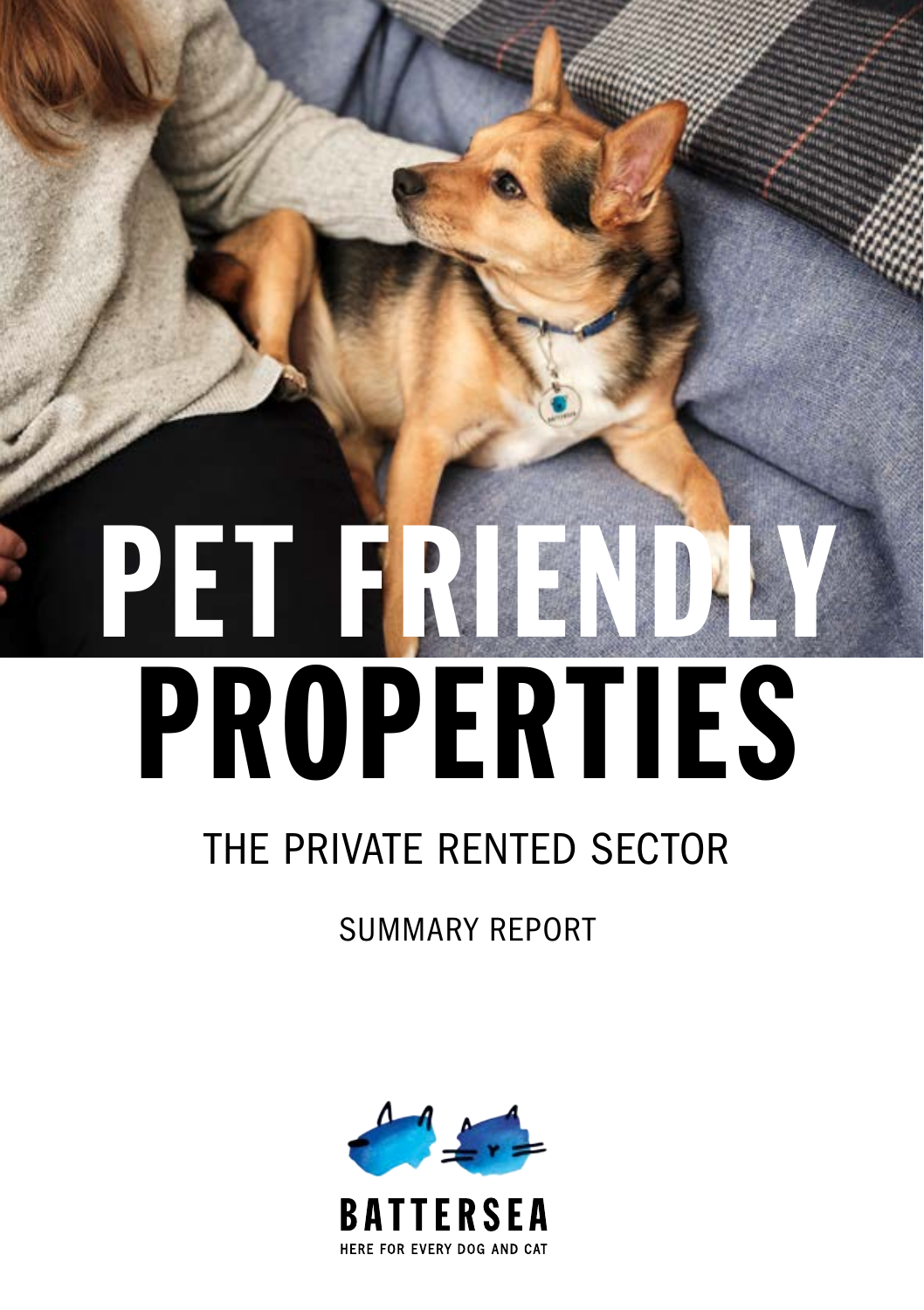At a time when more people than ever are renting properties, and increasing numbers are looking to own a pet, Battersea's Pet Friendly Properties campaign is promoting open and constructive dialogue between landlords and tenants to support responsible pet ownership in rented accommodation – for the benefit of pets, tenants and landlords.

The COVID-19 pandemic has made people re-evaluate their relationships with their pets. Animals are more important than ever and for many people, a pet is a key part of their perfect home.

We want to achieve long-lasting change, so everyone can experience the joy of pet ownership – whatever their housing situation.

### **N**

I was scared to ask my landlord as, well, I guess, scared to hear a 'no' because we like our flat and don't want to move.

From tenant chat forum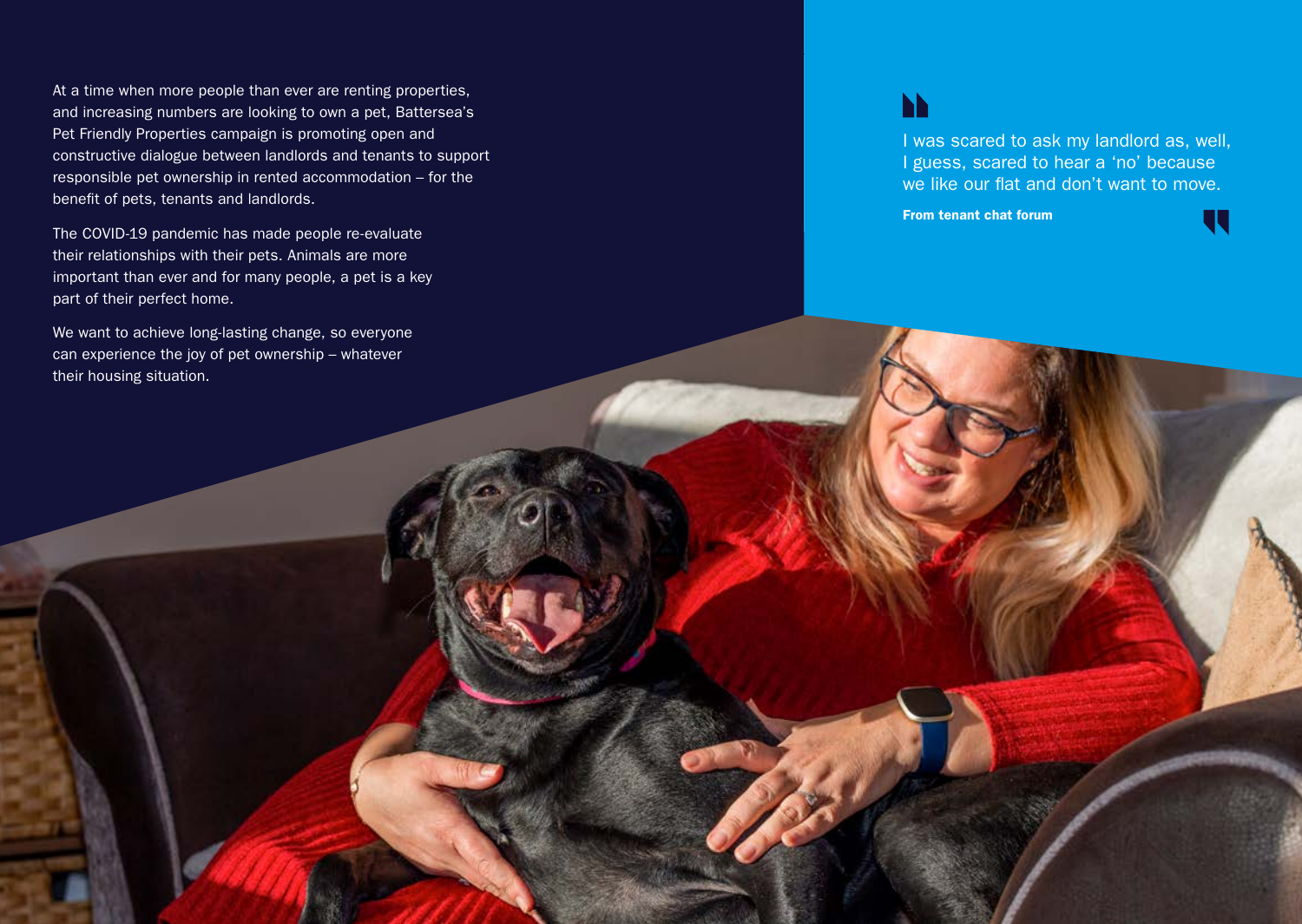## BACKGROUND TO THIS REPORT

The COVID-19 pandemic presented a huge challenge to the mental well-being of the nation, with long periods of self-isolation, restricted social contact and social distancing having negative and long-lasting consequences for mental health.<sup>1</sup>

The social and health benefits of owning a dog or cat in these circumstances have been welldocumented.<sup>2</sup> Pet owners are 60% more likely than non-pet owners to get to know people in their neighbourhoods and build support networks.<sup>3</sup> They also make 15% fewer visits to a doctor for both physical and mental health reasons, saving the NHS £2.45 billion annually.<sup>4</sup> The All-Party Parliamentary Group on Cats (APGOCATS) found that cat ownership and interaction with cats have the potential to help tackle loneliness across all age groups in specific social situations, especially if coupled with other targeted measures.<sup>5</sup>

It is perhaps not surprising that there was a huge surge in demand for pets

as people turned to dogs and cats for comfort, companionship and support during the pandemic.<sup>678</sup> Battersea research found that rescue animals were a profound source of support for many owners during the national lockdown in 2020.<sup>9</sup>

The pandemic and the anxiety it generated for many people has shone a spotlight on the value of pets for mental health. In doing so, it has highlighted the unfairness of barriers to keeping a pet that can disenfranchise whole communities from the health and well-being benefits of pet ownership.

#### Housing tenure is one such barrier.

While owner-occupiers are largely unfettered in being able to keep a



Pet owners make 15% fewer visits to a doctor for both physical and mental health reasons

BILLION ANNUALLY

pet, those who rent or lease their home typically do not have the same freedom, requiring at least the permission of their landlord to keep a pet if not banned from doing so.

This can lead to harrowing situations where tenants have to give up their pets. Faced with such barriers, some tenants will even risk eviction to keep their pet, hiding this from their landlord and breaching the terms of their tenancy agreement.<sup>10 11</sup>

In 2018, Battersea launched its Pet Friendly Properties campaign with a first report $12$  focusing on the social rented sector. This report turns to the private rented sector. In 2021, property website Zoopla reported that only 7% of private landlords listed their properties as suitable for pets.<sup>13</sup>



5

Pet owners are 60% more likely than non-pet owners to get to know people in their neighbourhood and **build support networks.** SAVING THE NHS £2.45

> Cats Protection estimates that 1 million households would like to own a cat but cannot because they live in rented accommodation that does not allow pets.<sup>14</sup> However, the sector landscape is complex and changing, with new market forces and political pressure growing on landlords to become more pet friendly.15 16 17 18 As housing is a devolved issue and the legal landscape is slightly different in Wales, Scotland and Northern Ireland, this report focuses on the private sector in England. However, these issues are common to every country of the UK, even if the law is not.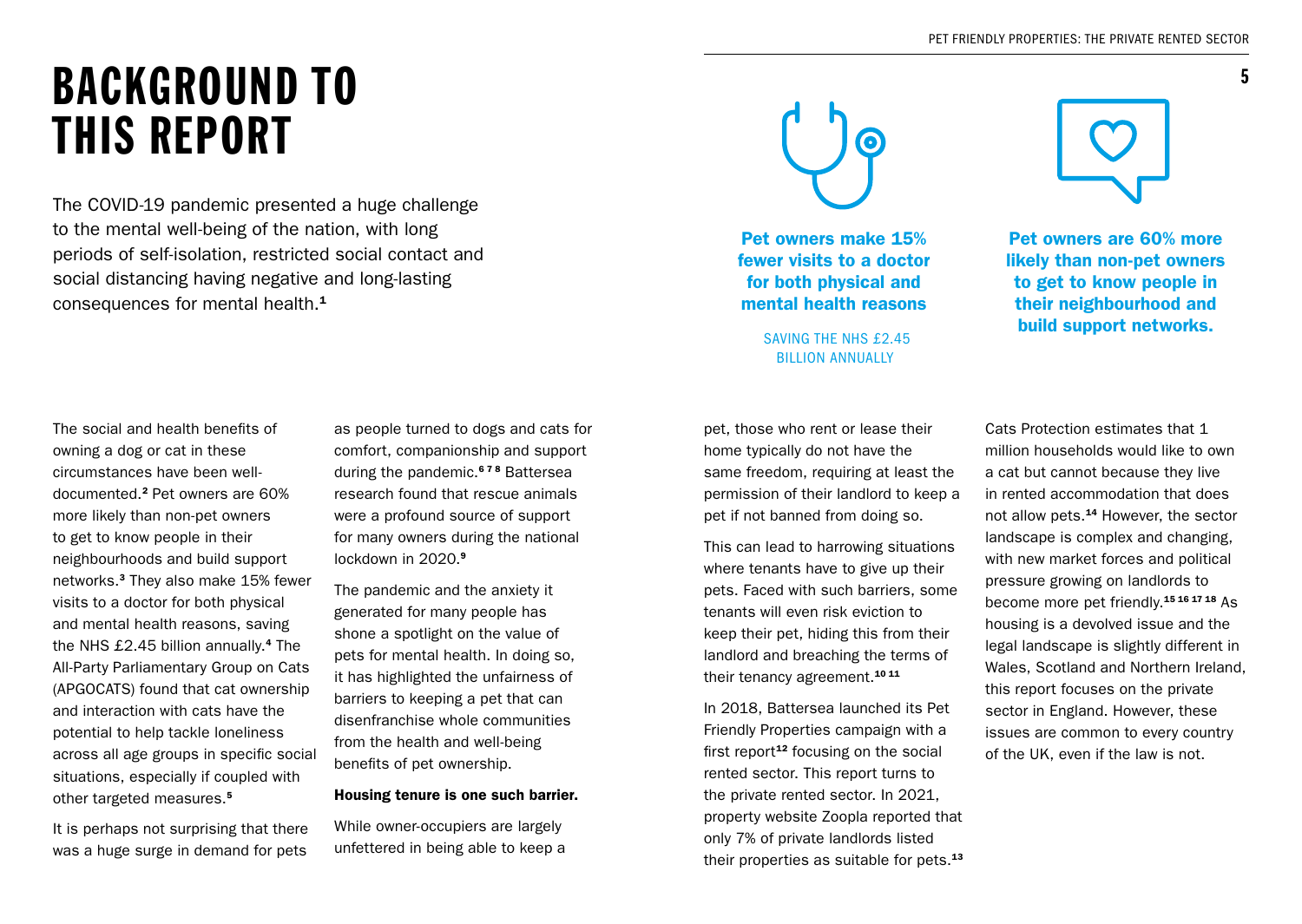

### Only 7% of properties were advertised as suitable for pets

ON LEADING PROPERTIES LISTING WEBSITE ZOOPLA IN 2021

The Government model (tenancy agreement) is far too long and now that it gives tenants more rights regarding pets, it's wholly unsuitable in my view.

From landlord chat forum

## PET OWNERSHIP IN THE PRIVATE RENTED SECTOR

In 2018, Battersea launched its Pet Friendly Properties campaign with our first report focusing on the social rented sector.<sup>19</sup> That report highlighted the vast inequality of opportunity for those renting their homes wanting to own a pet and how tenancy issues led to many having to give up their dog or cat for rehoming. Battersea has since been working with Local Authorities and Housing Associations to improve their pet policies, including Lambeth, Sutton, Catalyst and L&Q.

However, we recognised from the start that our first report only focused on one part of the picture. This successor report focuses now on the private rented sector (PRS).

In the UK, 4.6 million households (23% of all households)<sup>20</sup> rent their home from 2.6 million private landlords.<sup>21</sup> In 2021, Zoopla reported that only 7% of landlords listed their properties as suitable for pets.<sup>22</sup> This is despite a quarter of the population having a cat or dog.<sup>23</sup>

The barriers to pet ownership in the PRS disenfranchise many tenants from the health and welfare benefits of owning a pet. The COVID-19 pandemic and lockdowns have turned a spotlight particularly on the value of pets for mental health.<sup>24</sup> as well as the importance of our homes. In doing so, they have highlighted how the inequality of opportunity for pet ownership can have far-reaching consequences.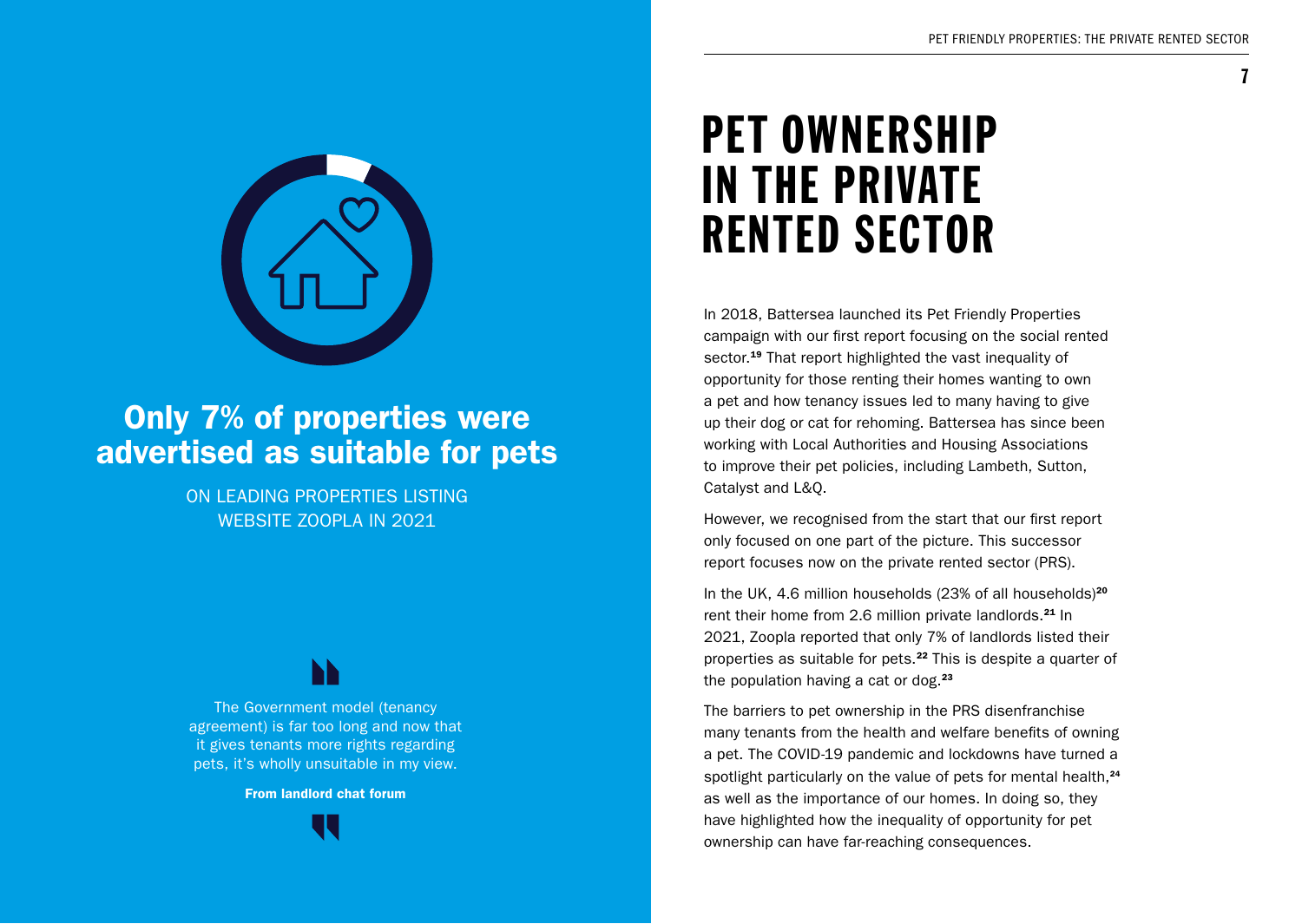**q** 



#### RIGHTMOVE REPORTS AN

120% increase in demand for pet friendly properties in 2020

I have recently been asked by my family if I can adopt my nan's cat. I straight up said that I'm not allowed pets as part of my tenancy agreement, but I would much rather have her than see her go back into an adoption centre as she is already a rescue.

From tenant chat forum



#### However, the pressure for change is building:

- The role of the PRS is changing. It is now a mainstream provider of family homes. 35% of the PRS in England now provides long-term accommodation for households with children, $25$  the types of home most likely to want a pet dog.26
- The pandemic and the lengthy lockdowns of 2020 and 2021 have had a profound impact on people's relationships with their home and pet ownership, with people saying that their home had become more important to them now than ever<sup>27</sup> and more now owning a dog or cat.<sup>28</sup> <sup>29</sup>
- Renters are just as likely as anyone else to want to complete their home with a pet and share in the great mental health, physical and social benefits of pet ownership. At the height of the pandemic in 2020, 35% of applicants to Battersea to rehome a dog or cat were from people who rented their home, and Rightmove reports that demand for rented properties that allow pets has increased by 120% in the last year.30
- There is a strong political desire to see more pet friendly tenancies, including from the UK Government, which talks of its revised Model Tenancy Agreement (MTA) as "bringing an end to the unfair blanket ban on pets",31 and from the Mayor of London making pet friendly policies a condition of funding under the Affordable Homes Programme<sup>32</sup> – 22% of the entire PRS in England is in London.<sup>33</sup>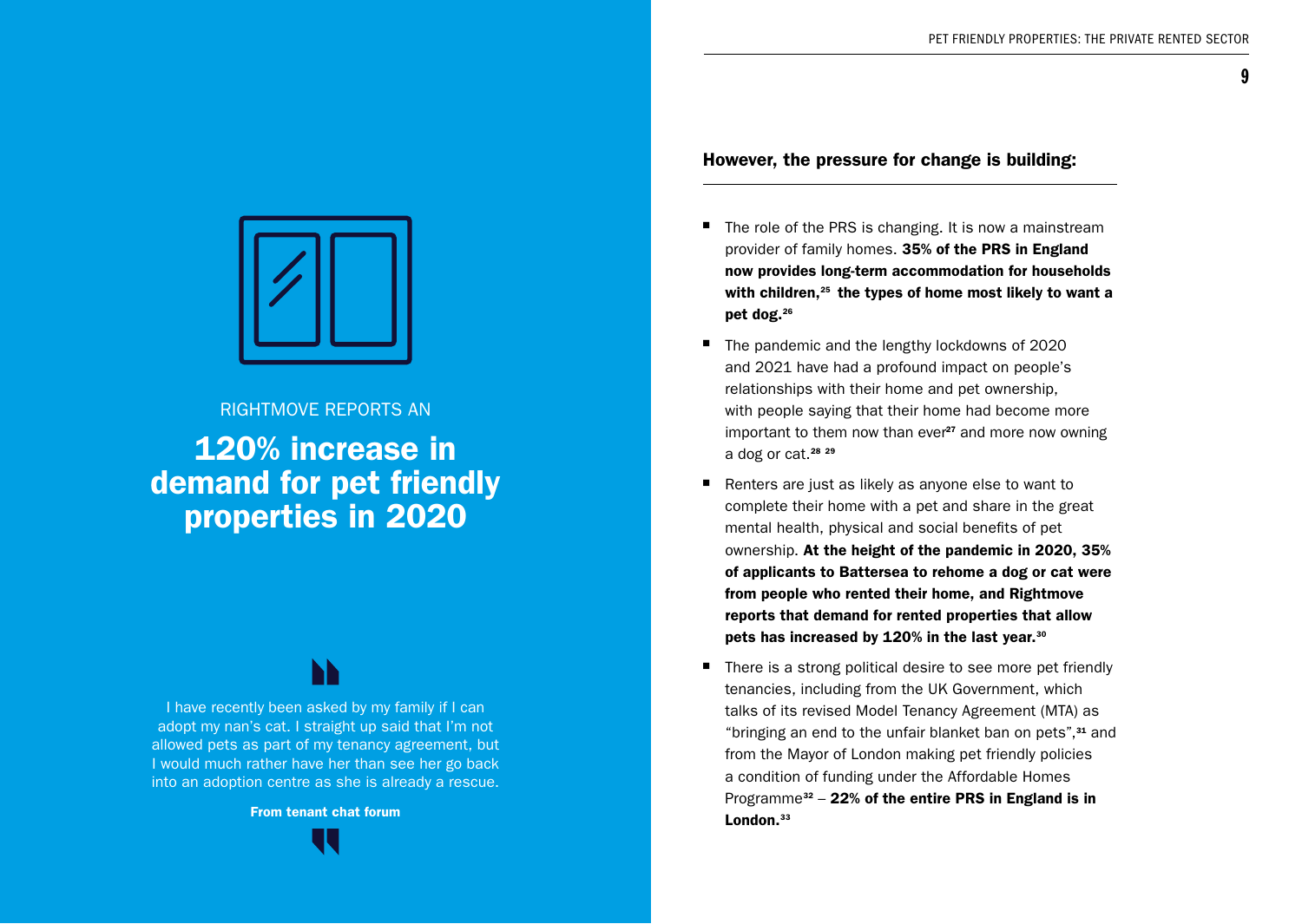### SIMPLE LIFE HOMES

Simple Life Homes is a Build-to-Rent provider with a portfolio of over 4,400 properties across the UK. As is standard within the rental market, Simple Life used to take a pet deposit from tenancies with pets. After the Tenant Fees Act 2019\* capped the allowable deposit at five weeks and banned landlords from charging an extra pet deposit, Simple Life Homes, like many other private and BTR landlords, implemented a 'pet rent' to protect their assets from potential damage caused by customers' pets.

However, after some internal research, Simple Life found no correlation between pets, damage and the amount of deposit withheld at the end of the tenancy. As a result, they stopped charging pet rent as they felt it was unnecessary. Moreover, as their research also showed that pets had a positive impact on their tenants' health and well-being, they increased the maximum pet occupancy in their developments from 20% to 50%, which also better reflected the proportion of UK households with pets. Tenants wishing to keep a dog or cat must ask permission and sign up to a pet policy setting out their responsibilities.



- Build-to-Rent (BTR) is a new and growing model of supply that is making pet friendliness a commercially competitive issue in the sector, with many BTR landlords recognising the commercial as well as societal benefits of allowing pet ownership. In one BTR development of flats, 40% of tenants own a pet, with 75% of these pets being a dog.34
- The UK Government's leasehold reform programme may ease some of the barriers to pet ownership in the sector. 37% of all dwellings in the PRS are rented from leaseholders and are therefore potentially subject to restrictive covenants on pet ownership in the lease.35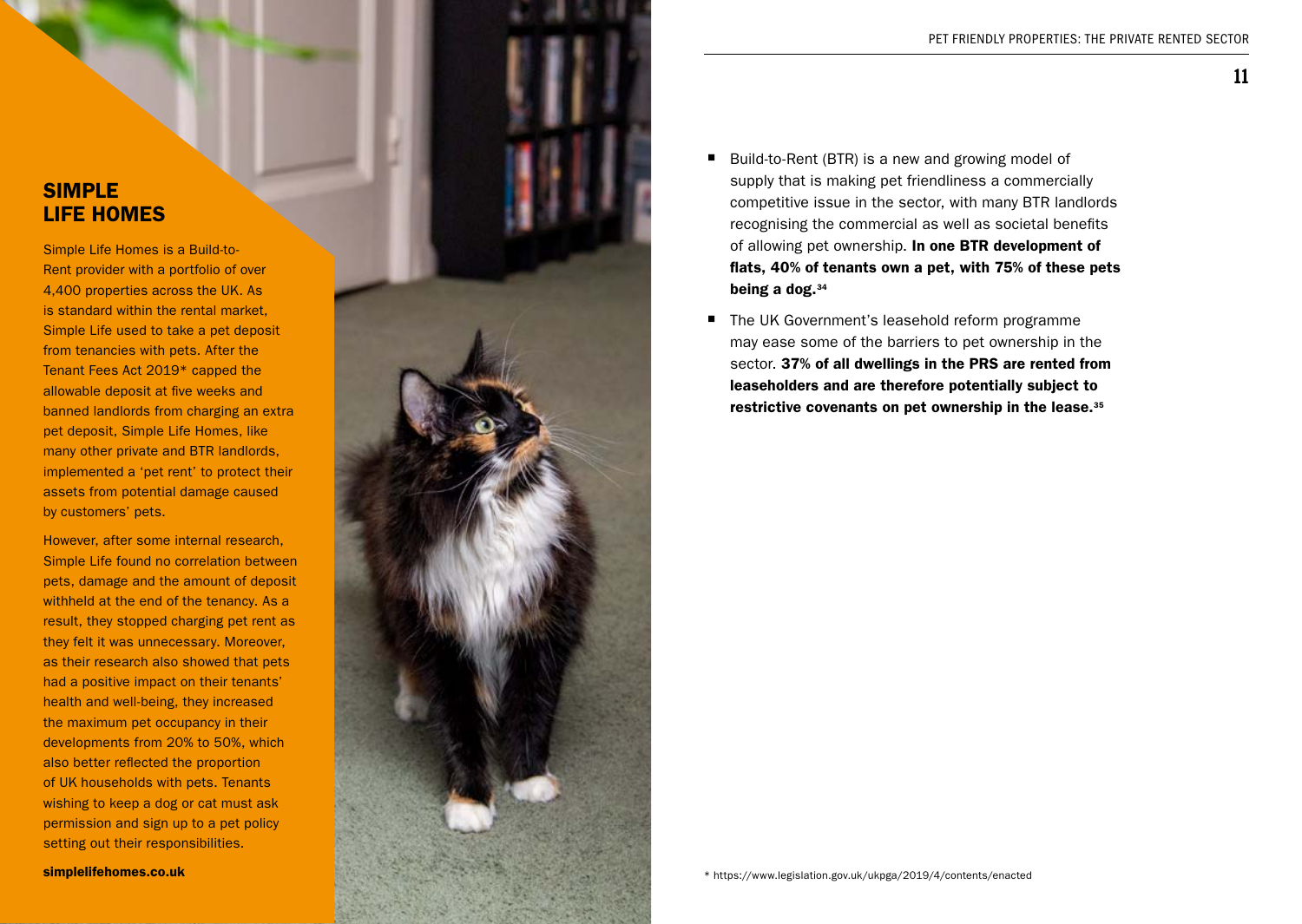

76% of tenants already own or aspire to take on a pet in the future

Every property states no pets allowed. It became apparent to us we would need to ignore that, continue viewing until we found a property and then try to negotiate. It was an awful position to be in. I recall feeling like we would never find anywhere. The one we live in now also advertised as no dogs, the agent showing us around also checked and no dogs were allowed. An email to them pleading and paying double deposit finally got us in.

Tenant talking to Battersea

## KEY RESEARCH FINDINGS

In 2021, Battersea conducted a survey of tenants renting in the private sector, a survey of private landlords with the aid of the National Residential Landlords Association, and interviews with both landlord organisations and with BTR providers. The key findings included:

- Demand for pet friendly accommodation in the sector is high, with 43% of tenants owning a pet and a further 33% aspiring to own a pet now or in the future. This suggests that 76% of tenants are directly affected by landlord pet policies, and that landlords should be aware that three in four tenants are looking for somewhere they could potentially take on a pet.
- $\blacksquare$  35% of landlords said they did not allow their tenants to keep either a dog or cat, a significant and welcome improvement over the figure of 55% in 2017.<sup>36</sup>
- $\blacksquare$  A lack of pet friendly housing is most acute where flats are concerned. Making up 64% of all dwellings in the sector, dogs and cats were not allowed in 40% and 37% of flats respectively.
- As 75% of flats in the sector are rented from landlords who own the property on a leasehold basis, $37$  many tenants potentially will be subject to restrictive covenants on pets in leases.

13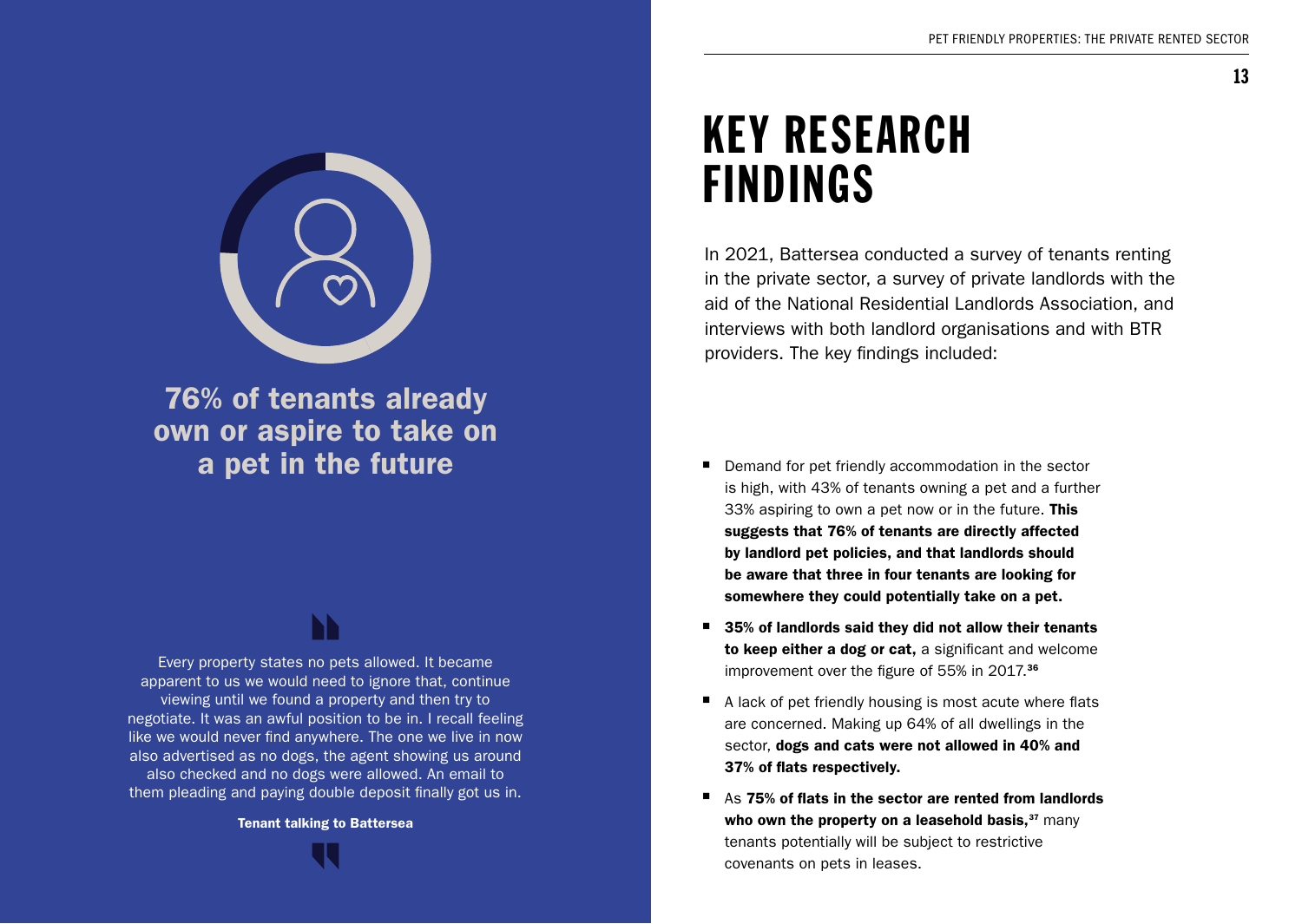

## Only 3% of dog owners

REPORTED THAT THEIR DOG HAD EVER DAMAGED PROPERTY

When we moved into our rented home we had to sign a pet agreement and pay an extra deposit. We also have to get the house professionally cleaned and fix any damage once we leave.

From tenant chat forum

- Dogs and cats were banned in 25% and 24% of family houses respectively, signalling inconsistent practices since most landlords allowed pets in such accommodation – the reasons behind such bans are unclear.
- Pet bans affected tenants in significant ways:
	- $\Box$  60% of people living in accommodation where pets are banned would like to own a pet, either now or in the future.
	- □ 50% of pet owners said they had experienced difficulties finding somewhere to live, mainly because landlords were unwilling to take pets but also because they had to agree to pay for any damage or specialist cleaning or an additional deposit. This refusal was not always accompanied by a specific reason from the landlord.
	- $\Box$  9% of tenants living in accommodation where pets were banned said they kept a pet, apparently in breach of their contract and risking eviction.
- The main reason landlords, some of whom are renting out a much-loved family home, were hesitant about allowing pets was concern about the risk of damage to their property or mess. However, only 3% of dog owners reported that their pet had ever been the subject of a noise complaint and 3% said their dog had ever damaged property.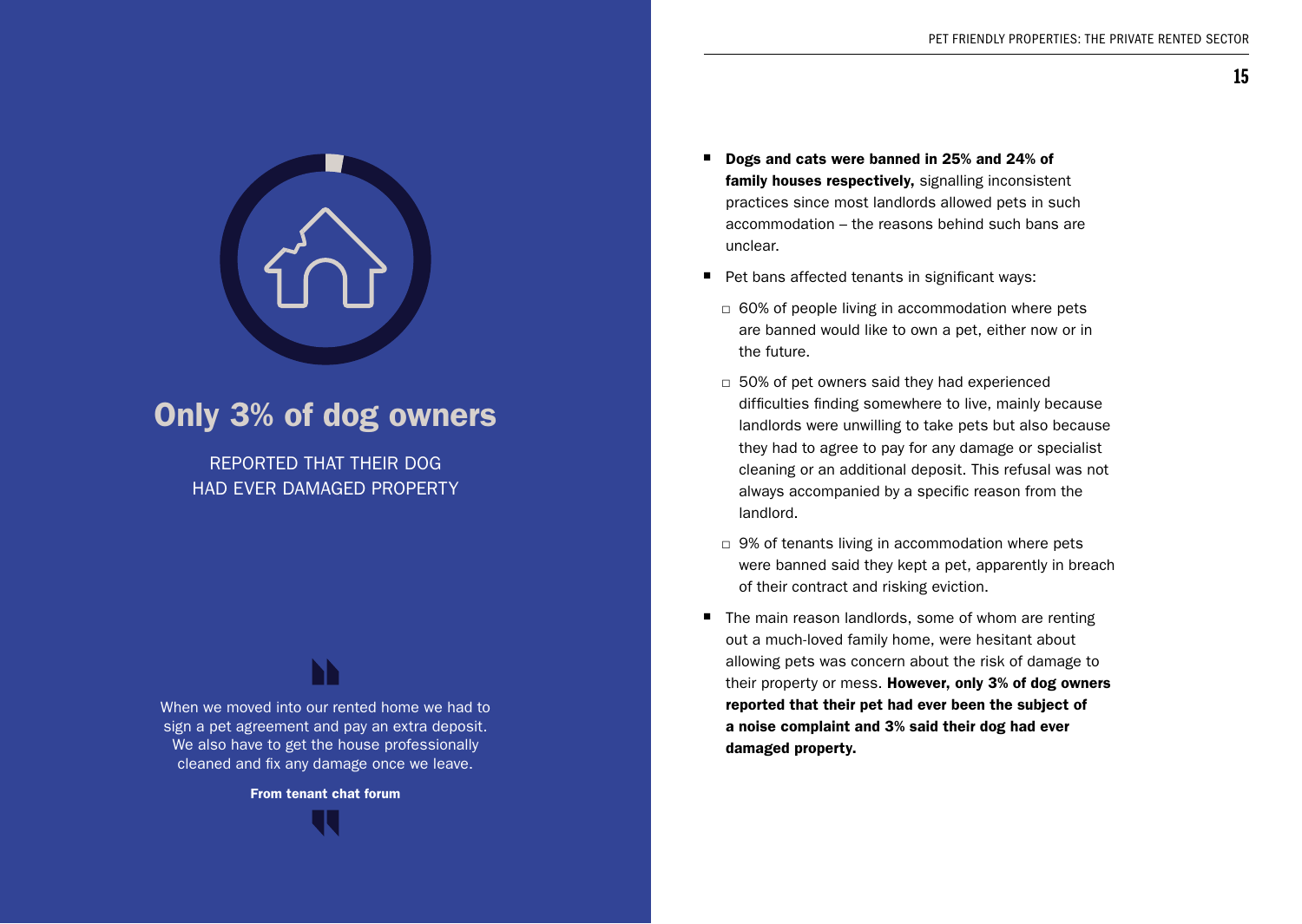

## 42% of landlords would consider pets

IF THEY COULD INSIST ON INSURANCE AGAINST DAMAGE CAUSED BY PETS

I think a house is not a home without a cat, dog, rabbit or guinea pig. I also think there are so few landlords that allow pets that it might increase the demand for your property. I've always put in my adverts that pets can be discussed, and within reason would never refuse one.

From landlord chat forum

- $\blacksquare$  42% of landlords said they would be more willing to consider pets if they could insist on insurance against damage caused by pets, impose a higher security deposit for pets (33%), and see evidence of responsible ownership or training (31%). 66% of tenants felt that landlords should deal fairly with requests to keep a pet, agreeing that this could include attaching such conditions.
- Pet policies in the BTR market are often more progressive. Pet ownership fits with this commercial model which relies on low turnover and long tenancies for financial viability.
- 40% of tenants living in flats managed by one BTR provider (Fizzy Living) own a pet, 75% of these pets being a dog. Few of these were the cause of any complaint or damage, with just two pet-related complaints in one development of 1,000 flats in 2019. Pet owners also stayed longer in their tenancies, on average 24 months compared with 21 months for tenants without pets.<sup>20</sup>
- · The UK Government's revised MTA has so far made little impact. Only 9% of landlords said they had changed their behaviour as a result and most tenants were unaware of the Agreement.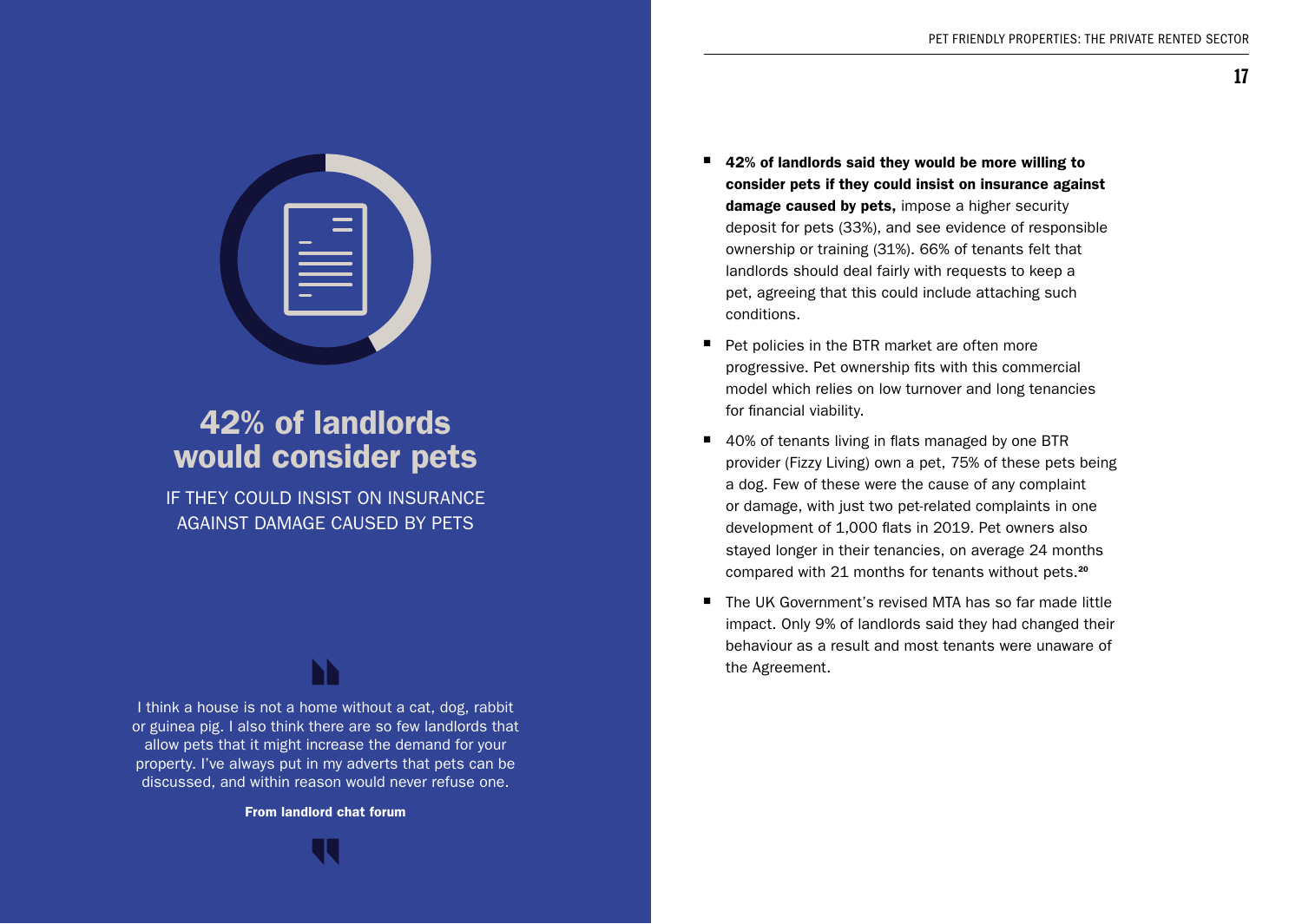## RECOMMENDATIONS

Review the impact of the revised pets clause in the UK Government's Model Tenancy Agreement

It was the UK Government's hope and expectation that the revised pets clause in its MTA would bring an end to unfair bans on pets.<sup>38</sup> We could find, unfortunately, little evidence of this happening so far when researching this report. One year on from its introduction, the revised MTA should be reviewed to assess its impact in encouraging more pet friendly policies and the need for further action, including legislation to ban 'no pets' clauses in tenancy agreements if necessary.



#### Incentivise insurance against pet damage

There is some important common ground between tenants and landlords on the issue of insurance. Allowing landlords to insist that tenants take out insurance against damage caused by their pets would enable more landlords to accept pets. Landlords want this, it has political and public support including amongst dog- and cat-owning renters<sup>39</sup> and could be achieved relatively easily by amending the list of permitted payments in the Tenant Fees Act 2019.



### Ensure public funds lever pet friendly properties

Wherever public funds are invested in building new homes for rent, pet friendly policies should be a condition of funding. Homes England, in delivering the Government's Affordable Homes Programme outside of London, should ensure that flexible pet policies are a funding criterion as is already the case in London.

### Develop practical guidance on pets in flats

Organisations promoting pet friendly properties should, together with landlord organisations, develop practical advice specifically on how to assess requests to keep a dog or cat in a flat. This is where landlords experience the most difficult decisionmaking. The advice should draw on the experience of those landlords who permit pets in their flats, including in the BTR sector.

19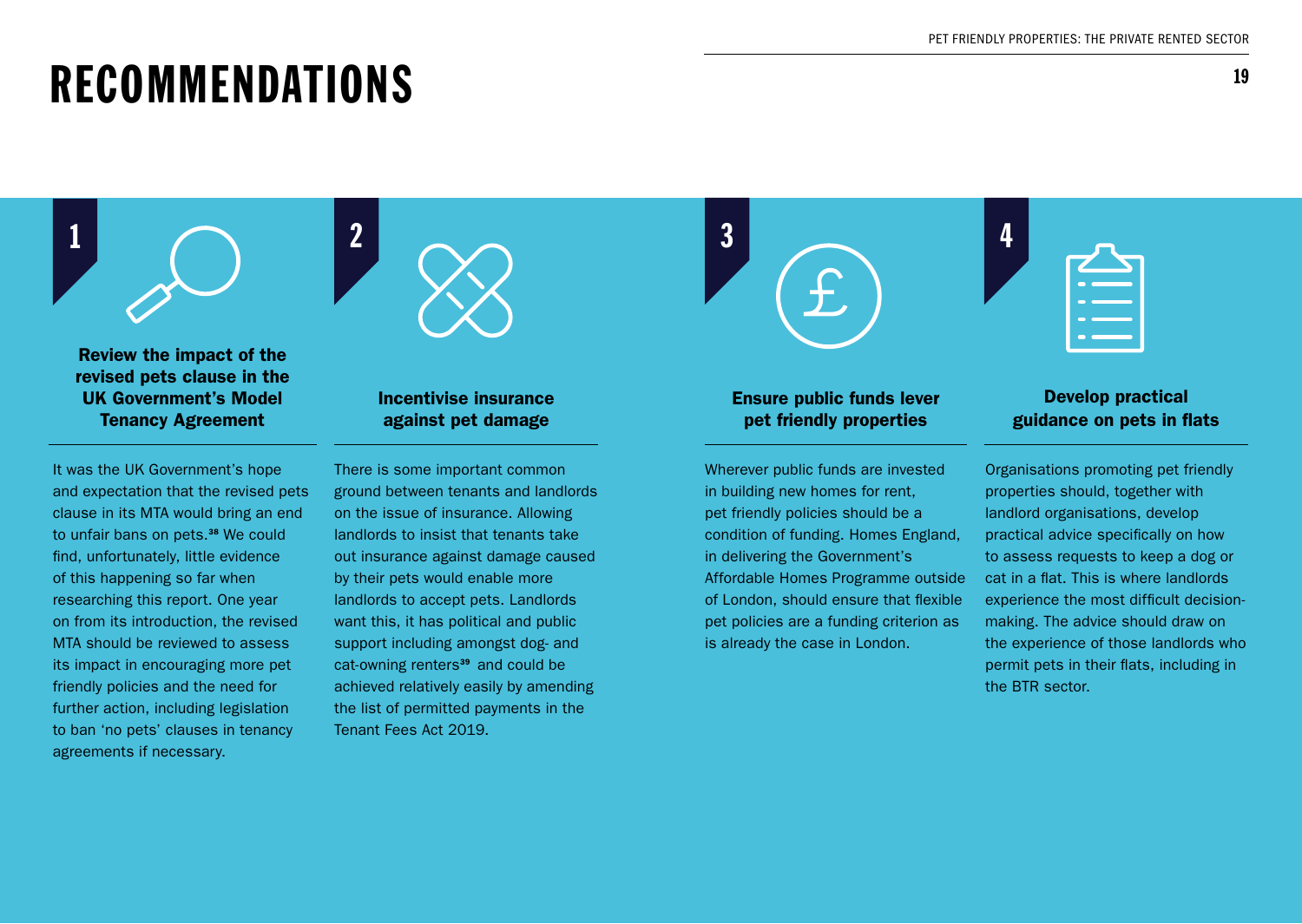## RECOMMENDATIONS

5



Ensure pet ownership is addressed in the work of the Commonhold Council

Many tenants, particularly those living in flats, are affected by restrictive covenants on pets in leases. The UK Government has accepted that the leasehold system is not working in consumers' best interests and has set up the Commonhold Council to encourage the widespread take-up of commonhold as an alternative form of tenure for flats. The issue of how to deal with and manage pet ownership in the commonhold system should be addressed in this work. This would include developing advice on appropriate pet clauses in Commonhold Community Statements and the process for handling requests to keep a pet. The animal welfare sector should be prepared to advise the Council on this.



Continue to build the economic case for pet friendly properties

Landlords' policies on pets are driven often by commercial considerations. This report and our previous research on the social rented sector found little evidence that pets cause more damage or complaints. Nevertheless, there is a perception amongst some more risk-averse landlords that accepting tenants with pets imposes additional management costs that outweigh the benefits. A rigorous economic analysis of the costs and benefits of accepting pets in tenancies is needed to provide the highest standard of evidence on this question. Battersea is planning to undertake such research to fill this important evidence gap.

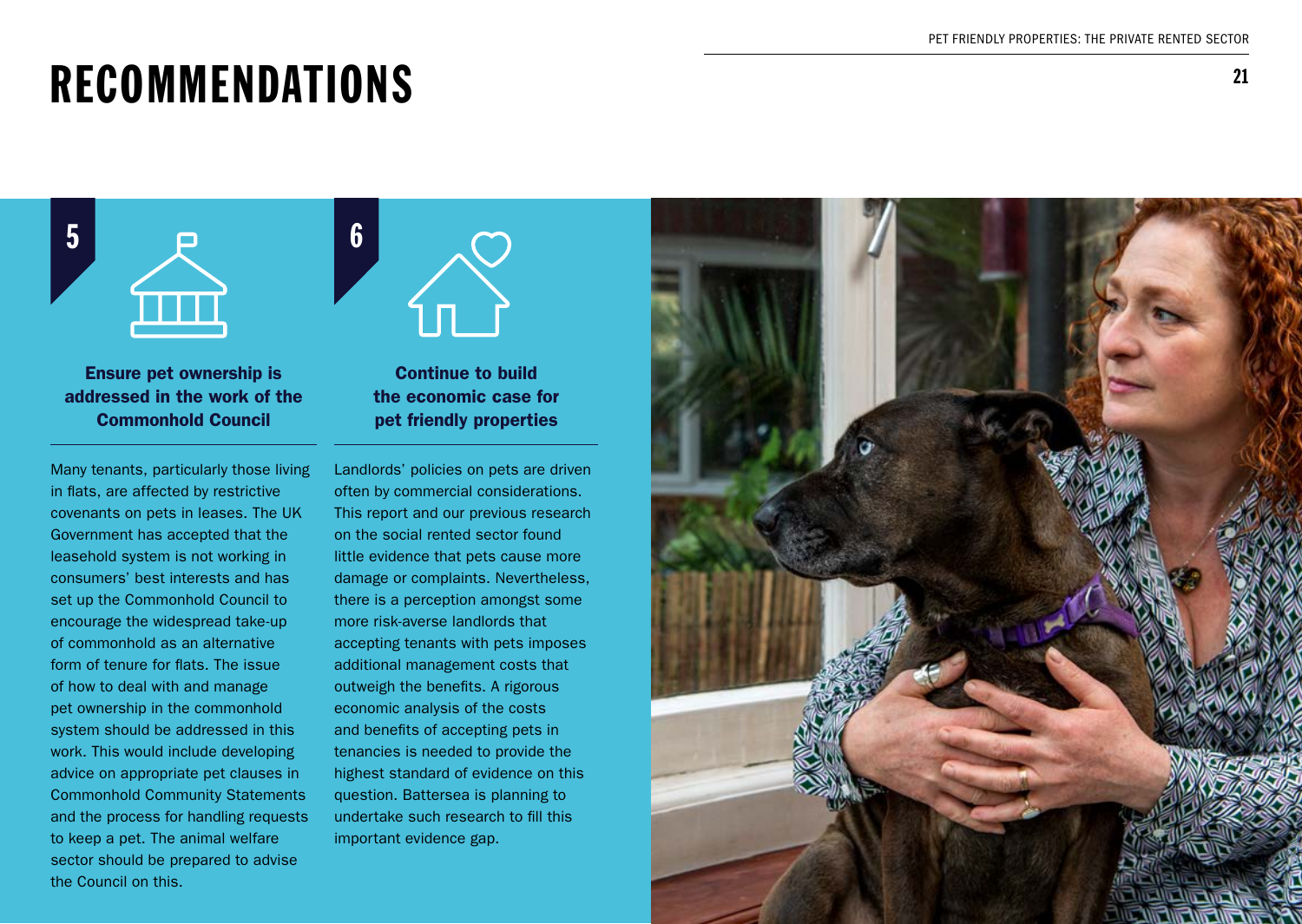## **REFERENCES**

- https://www.mentalhealth.org.uk/our-work/research/coronavirus-mental-health-pandemic/
- 2 See Battersea's first Pet Friendly Properties report for a summary (https://bdch.org.uk/files/Pet friendly-Properties-Report.pdf)
- https://www.health.harvard.edu/blog/pets-can-help-their-humans-create-friendships-find-social-support-
- https://www.lincoln.ac.uk/news/2016/12/1300.asp
- http://www.apgocats.org.uk/wp-content/uploads/2020/06/APGOCATS\_Loneliness-Report.pdf
- https://docs.google.com/presentation/d/e/2PACX-1vTlNzbjXcTaOXhd\_wWJmZdASWHw6rGLxPyzTlBiAxrii0TzAHPXKzF0 2jWkdR5PgJxbUlDYztgJ\_mHu/pub?start=false&loop=false&delayms=3000&slide=id.ga68ee19092\_0\_38
- https://adch.org.uk/wp-content/uploads/2021/02/ADCH-Covid-Impact-Survey-No.3-as-at-January-2021.pdf
- There were 66,982 applications to rehome a dog in March 2019 Febraury 2020 and 145,532 in March 2020 February 2021. There were 22,543 applications to rehome a cat March 2019 – February 2020 and 38,813 in March 2020 – February 2021
- https://www.battersea.org.uk/about-us/press/press-releases/we-rescued-them-now-theyre-rescuing-us
- http://www.tandfonline.com/doi/full/10.1080/02673037.2016.1210095
- https://www.directlineforbusiness.co.uk/landlord-insurance/knowledge-centre/news/1-in-7-renters-bend-tenancy-rules
- https://bdch.org.uk/files/Pet friendly-Properties-Report.pdf
- https://www.zoopla.co.uk/discover/renting/renting-with-pets/
- https://www.cats.org.uk/media/10005/cats-2021-full-report.pdf
- https://propertyindustryeye.com/searches-for-purrfect-pet friendly-properties-up-by-120-rightmove/
- https://www.rosindell.com/news/model-tenancy-agreement-be-made-pet friendly-major-win-pet-every-home-campaign
- https://www.london.gov.uk/questions/2021/2828
- https://www.london.gov.uk/questions/2021/2827
- https://bdch.org.uk/files/Pet friendly-Properties-Report.pdf
- 20 https://www.ons.gov.uk¬¬
- https://www.axa.co.uk/landlord-insurance/landlord-vs-letting-agent/
- 22 https://www.zoopla.co.uk/discover/renting/renting-with-pets/
- https://www.pdsa.org.uk/what-we-do/pdsa-animal-wellbeing-report/paw-report-2021
- https://www.battersea.org.uk/about-us/news/how-dogs-and-cats-can-help-tackle-loneliness
- https://www.gov.uk/government/statistics/english-housing-survey-2017-to-2018-headline-report
- Battersea YouGov survey 2021
- https://www.bheta.co.uk/news/retailer-news/how-lockdown-changed-british-attitudes-to-our-homes-for-good/
- https://www.pfma.org.uk/pet-population-2021
- https://www.cats.org.uk/media/10005/cats-2021-full-report.pdf
- https://www.standard.co.uk/homesandproperty/property-news/rentals-pet-allowed-pet friendly-pandemic-puppy boom-b952342.html
- https://www.gov.uk/government/news/new-standard-tenancy-agreement-to-help-renters-with-well-behaved-pets
- https://www.london.gov.uk/sites/default/files/301120\_homes\_for\_londoners\_-\_funding\_guidance-acc1.pdf
- 33 https://eprints.whiterose.ac.uk/135787/1/Private\_Rented\_Sector\_Report.pdf
- 34 Reported to Battersea by Fizzy Living in 2021 interview
- https://assets.publishing.service.gov.uk/government/uploads/system/uploads/attachment\_data/file/898194/ Leasehold\_Estimate\_2018-19.pdf
- https://assets.publishing.service.gov.uk/government/uploads/system/uploads/attachment\_data/file/898194/ Leasehold\_Estimate\_2018-19.pdf
- 37 Statistics provided by Fizzy Living to Battersea
- https://www.gov.uk/government/news/jenrick-overhauls-tenancy-agreement-to-help-end-pet-bans
- https://www.advocatseastmids.org.uk/wp-content/uploads/2021/05/Heads-for-Tails-report.pdf